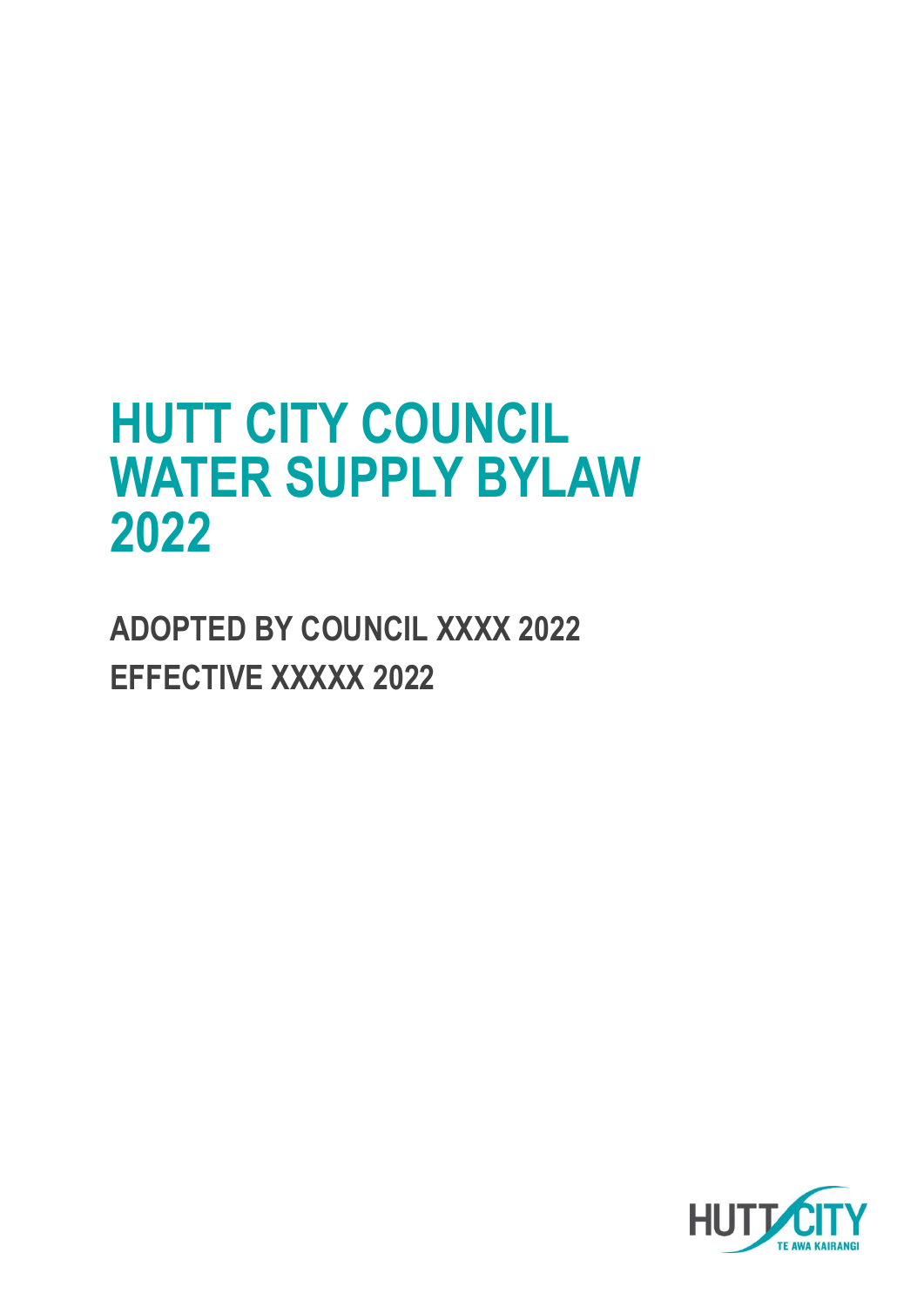# **CONTENTS**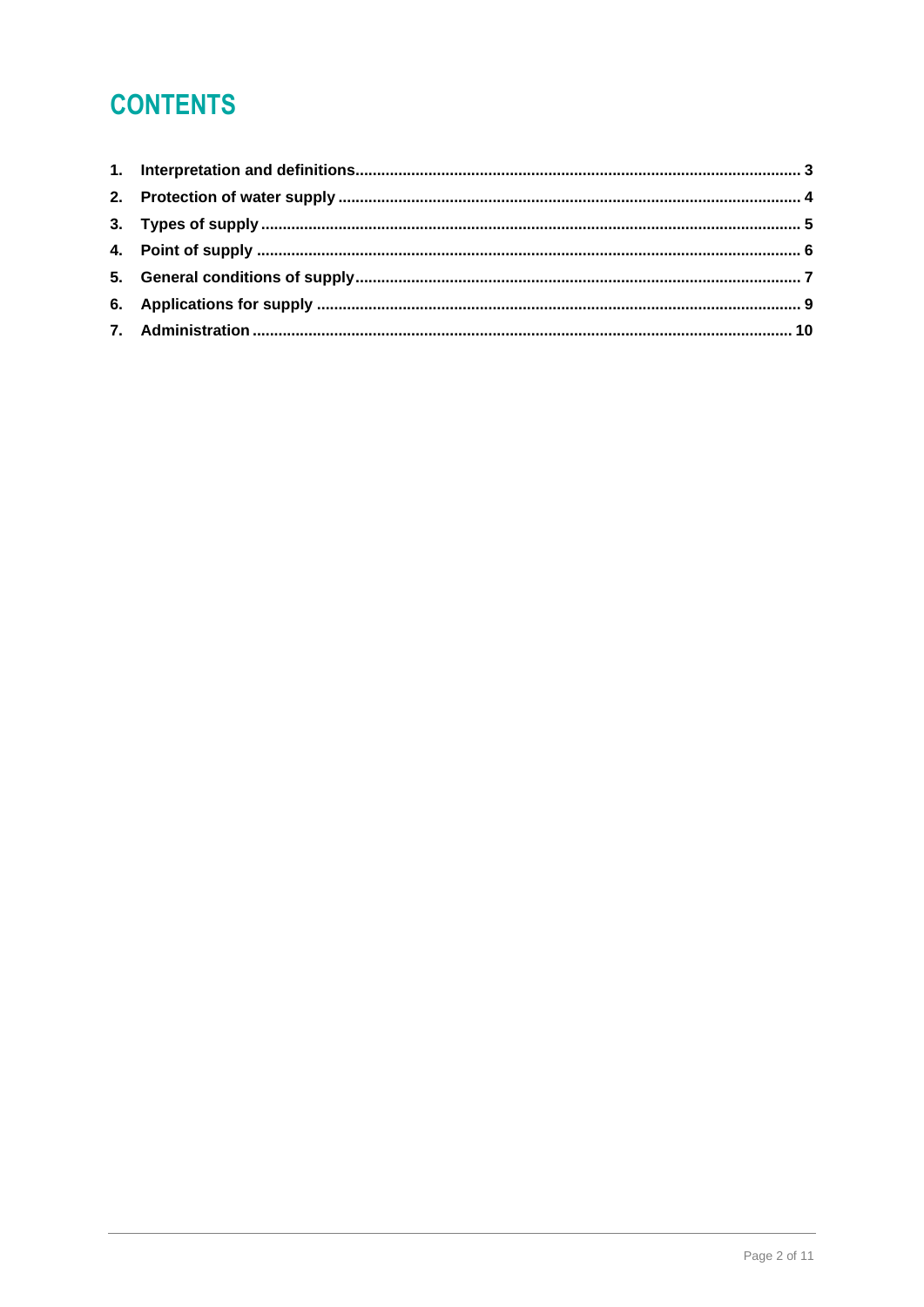# <span id="page-2-0"></span>**1. INTERPRETATION AND DEFINITIONS**

**"Air Gap Separation"** means a minimum vertical air gap between the outlet of the water supply fitting which fills a storage tank, and the highest overflow water level of that storage tank.

**"Backflow"** means flow that is contrary to the normal intended direction of flow. It refers to flow from the customer's premises back into a public water supply, or back into an aquifer.

**"Backflow Prevention Device"** means a device used to prevent backflow, excluding secondary backflow devices between individual apartments or units.

**"Customer"** is the owner of the premises that is being supplied with water.

**"Disconnection"** means the physical cutting off of the supply to a premise.

**"Extraordinary Supply"** is water for non-domestic uses. Extraordinary use includes water supplied for the following:

- a) Domestic spa and swimming pools in excess of 10 cubic metres capacity
- b) Commercial and business uses;
- c) Industrial uses;
- d) Horticultural, agricultural, and viticultural uses;
- e) Fire protection systems, other than sprinkler systems installed to comply with NZS 4517;
- f) Temporary supply; and

g) Premises exhibiting unusually high-water use, determined at the discretion of the Water Supply Authority

**"Level of Service"** means the measurable performance standards on which the Water Supply Authority aims to supply water to its customers.

**"Ordinary Supply"** Ordinary supply is water solely for domestic purposes. This includes the use of a hose for:

- a) Washing down a car, boat, caravan, or vehicle on a non-commercial basis;
- b) Garden watering by hand;
- c) Garden watering by sprinkler or irrigation system; and
- d) Use of a fire sprinkler system installed to comply with NZS 4517 (subject to prior

approval of the Water Supply Authority).

**"Point of Supply"** means the boundary between the water supply network and a private water supply pipe.

**"Premises"** means:

- a) A property or allotment which is held under a separate Certificate of Title or for which a separate Certificate of Title may be issued, and in respect to which a building consent has been or may be issued; or
- b) A building that has been defined as an individual unit by a cross-lease, unit title or company lease and for which a Certificate of Title is available; or
- c) Land held in public ownership, such as a reserve, for a particular purpose.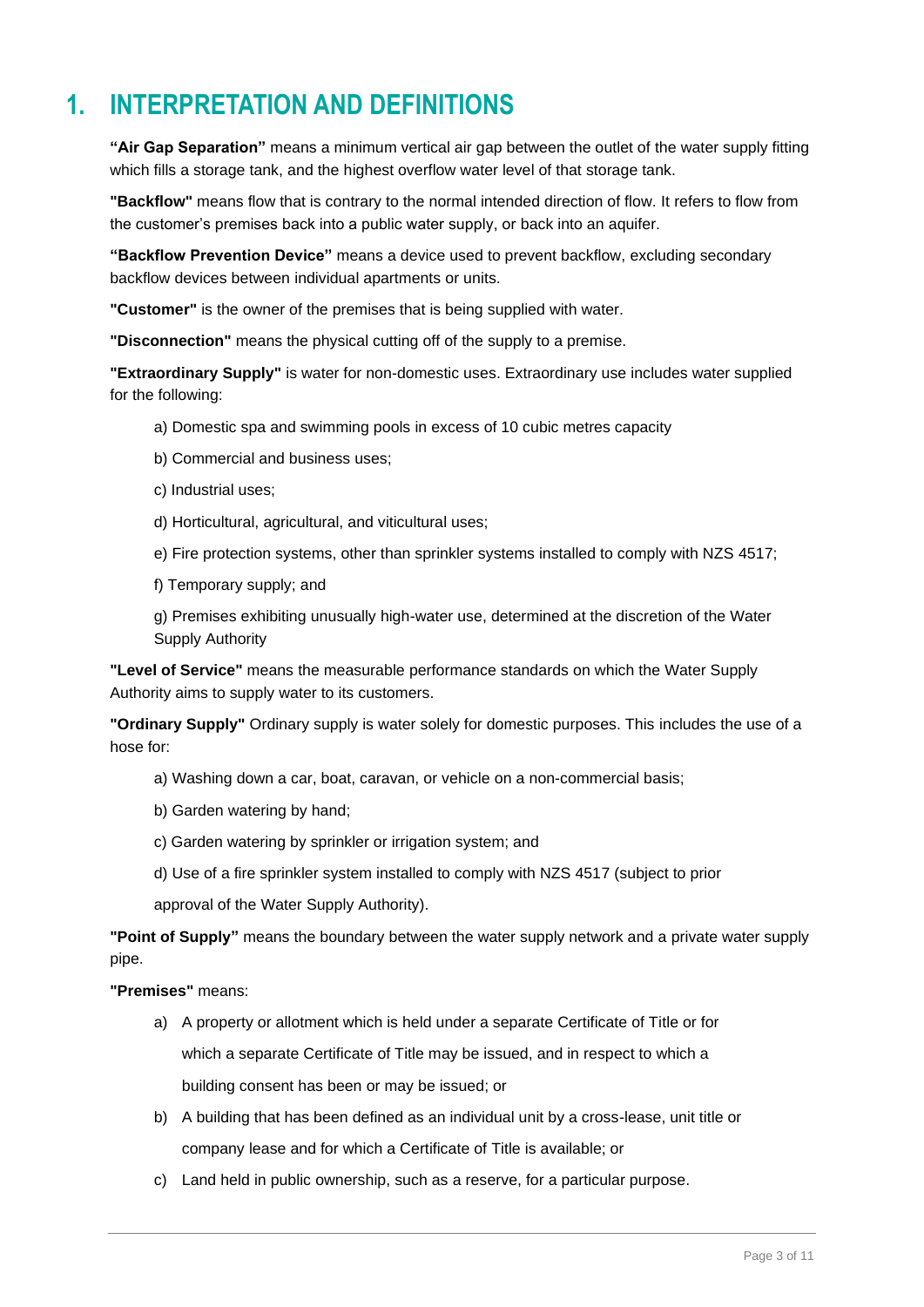**"Prescribed Fee"** means any fees or charges approved by the Water Supply Authority for and items or services associated with the supply of water and includes any fees/charges adopted by the Council in accordance with the Local Government (Rating) Act 2002.

**"Publicly Notified"** means published on the Hutt City Council website and one occasion in one daily or weekly newspaper circulating in the district, or under emergency conditions, in the most effective way to suit the particular circumstances.

**"Restricted Flow Supply"** is where a small continuous flow is supplied through a restrictor and across an air gap separation, and storage is provided by the customer to cater for their demand fluctuations.

**"Restrictor"** means a control device to regulate the flow of water to a customer's premises.

**"Service Pipe"** means that section of water pipe between a watermain and the point of supply. This section of pipe is owned and maintained by the Water Supply Authority.

**"Service Valve (Toby)"** is the public valve at the customer end of the service pipe owned and maintained by the Water Supply Authority.

**"Supply Pipe"** means that section of pipe on the customer's side of the point of supply through which water is conveyed to the premises. This section of pipe is owned and maintained by the Customer.

**"Urban Zone"** means all land parcels not zoned rural in the operative Lower Hutt District Plan.

**"Water Supply Authority"** means Hutt City Council and its authorised agents.

**"Water Supply Authority Approved Contractors"** are contractors approved by the Water Supply Authority.

**"Water Supply System"** means all those components of the Water Supply Authority network, up to and including the point of supply. This may include but is not limited to: mains, treated water reservoirs, trunk mains, service mains, rider mains, pump stations and pumps, valves, hydrants, scour lines, service pipes, boundary assemblies, meters, backflow prevention devices and tobies. This does not include water supply system assets owned by Greater Wellington Regional Council.

### <span id="page-3-0"></span>**2. PROTECTION OF WATER SUPPLY**

- **2.1** Access to water supply system and equipment
	- a) No person other than the Water Supply Authority shall have access to any part of the Water Supply System without approval, subject to clause 2.2a, except to operate the service valve (toby).
	- b) No person shall cause damage or otherwise interfere with the water supply system.
	- c) Any person who breaches clause 2.2a must report that damage or interference to the Water Supply Authority immediately. The person causing the damage shall be liable for the cost of the repair.
- **2.2** Working around buried services
	- a) New connections, including all pipes, fittings, and any other equipment, up to the point of supply, shall only be installed by Water Supply Authority contractors.
	- b) No person may excavate or build within 3 meters, or carry out pile driving within 5 meters, of the Water Supply System without written approval from the Water Supply Authority where water supply services are located in a road reserve, access must also follow the procedures required to obtain a Corridor Access Request.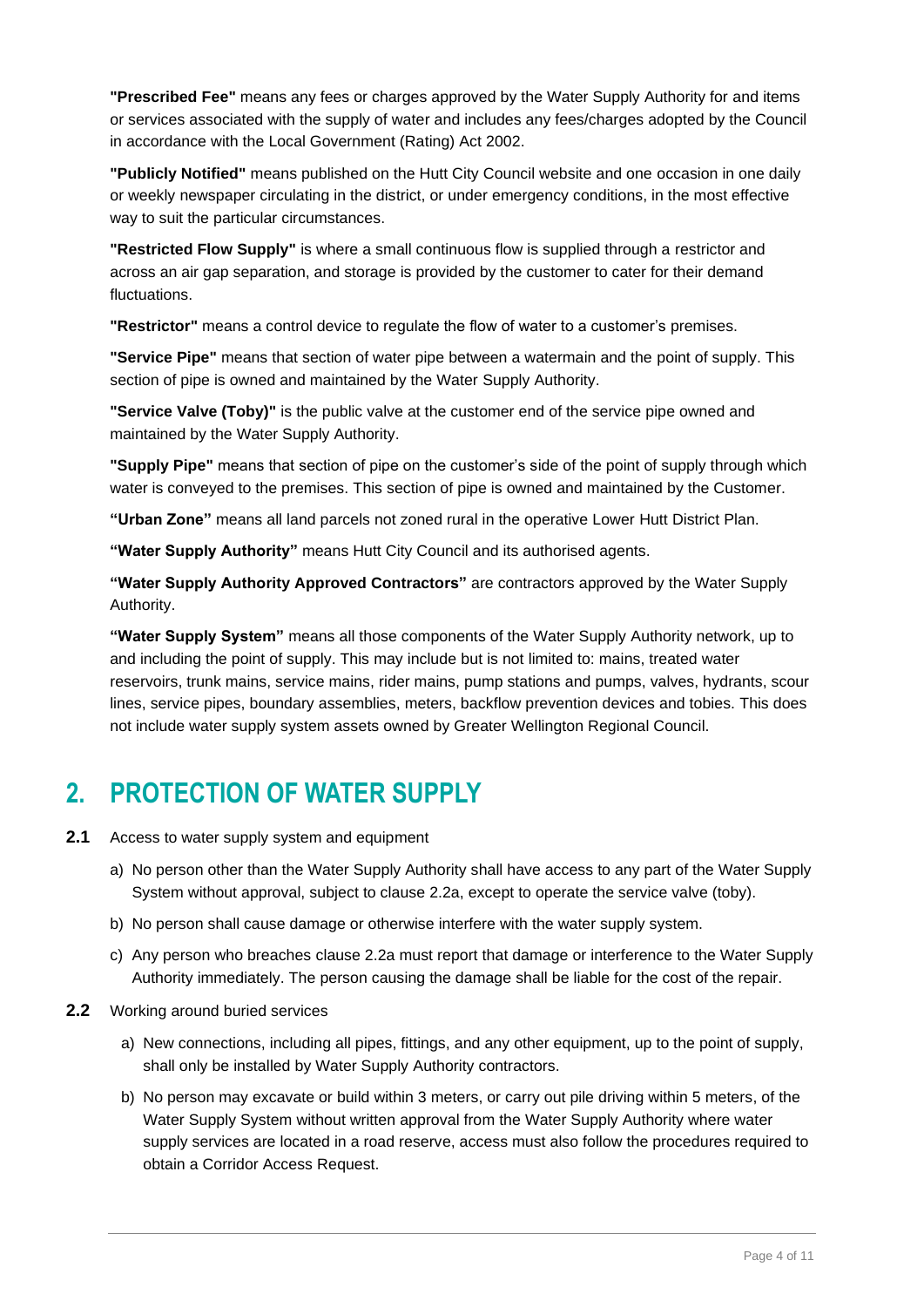- **2.3** Fire and emergency
	- a) Fire and Emergency New Zealand or the Water Supply Authority shall gain access to draw water from fire hydrants for the purpose of firefighting, including testing, training, or emergency incidents.
	- b) The right to gain access to, and draw water from the water supply for uses other than firefighting (for example, flow testing or pipe flushing) shall be restricted to:
		- i. The Water Supply Authority; and
		- ii. Permit holders, being those persons who after having applied to the Water Supply Authority are subsequently approved to draw water from fire hydrants or tanker filling points. Such permits shall be valid only so long as the permit holder complies with the conditions endorsed on the permit. Without prejudice to other remedies available, the Water Supply Authority may, pursuant to sections 163 and 164 of the Local Government Act 2002, remove and hold any equipment used by an offender to gain access to, or draw water from a fire hydrant, and assess and recover the value of water drawn without authorisation and any other associated costs.

### <span id="page-4-0"></span>**3. TYPES OF SUPPLY**

- **3.1** Ordinary supply
	- a) All premises are entitled to an ordinary supply of water subject to:
		- i. The premises being within an urban zone.
		- ii. During the official periods of 'daylight saving', garden and lawn watering is permitted only:
			- 1. by sprinkler, irrigation or watering system, or a single unattended hose, and
			- 2. during the hours of 6-8 am and 7-9 pm, and
			- 3. on alternate days even-numbered houses on even-numbered days and uneven (odd) numbered house on uneven (odd) numbered days.
		- iii. The exclusion of its use under any restrictions imposed by the Water Supply Authority under clause 5.1 (Demand Management) of this bylaw.
		- iv. A payment of any prescribed charges in respect of the premises.
		- v. Compliance with the terms and conditions of this Bylaw.
		- vi. Payment of any other charges or costs associated with subdivision development.
		- vii. The Water Supply Authority reserves the right to:
			- 1. require the customer to supply, install and maintain an approved water meter and pay any prescribed fees; and
			- 2. install a meter or flow restrictor and charge accordingly where it considers water use is excessive.
- **3.2** Extraordinary supply
	- a) The Water Supply Authority shall be under no obligation to provide an extraordinary supply.
	- b) Extraordinary supply of water, other than where the supply is for fire protection only, shall be metered.
	- c) Extraordinary supply of water shall be charged for in accordance with any prescribed fees.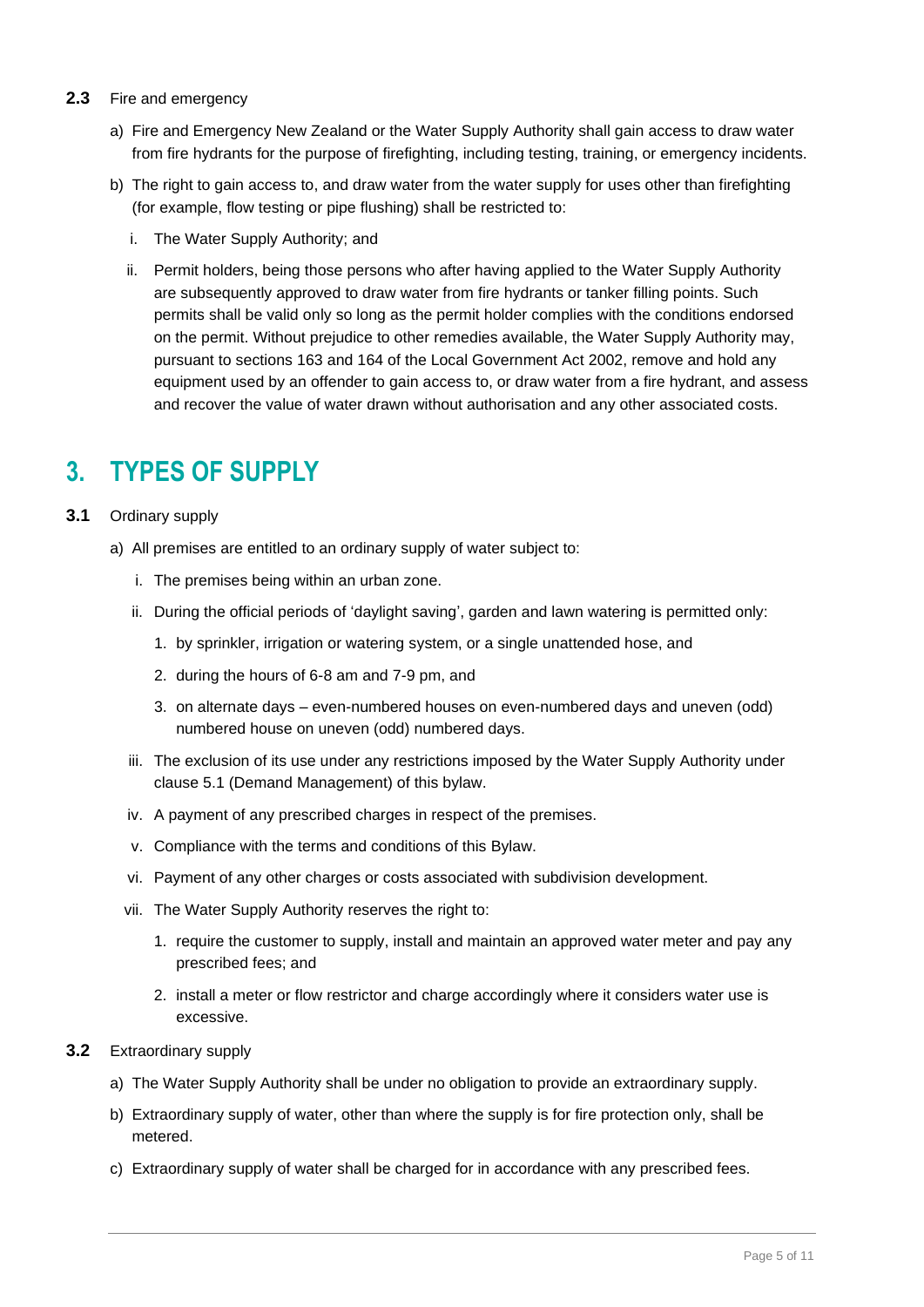- d) The customer will meet all costs in relation to the installation, maintenance, testing and replacement of the water meter and backflow prevention device.
- **3.3** Restricted flow supply
	- a) The Water Supply Authority shall be under no obligation to provide a supply of restricted flow. Restricted flow may be available to rural premises where the property boundary is within 100 meters of the urban network.
	- b) The Water Supply Authority shall charge for the restricted flow supply by on the basis of an agreed number of water units supplied at a uniform flow rate.
- **3.4** Continuity of supply
	- a) The Water Supply Authority does not guarantee an uninterrupted or constant supply of water. Nor does the Water Supply Authority guarantee maintenance of existing maximum or minimum pressure.
	- b) If a customer has a particular requirement for an uninterrupted level of service (flow, pressure, or quality), it will be the responsibility of that customer to provide any necessary storage, back up facilities, or equipment.
	- c) Wherever practical the Water Supply Authority shall make very reasonable attempt to notify the customer of a scheduled maintenance shutdown of the supply or any works of a permanent or temporary nature that are planned which will affect existing supply before the work commences. Where immediate action is required, and notification is impractical, the Water Supply Authority may shut down the supply without notice.

## <span id="page-5-0"></span>**4. POINT OF SUPPLY**

The point of supply marks the boundary of responsibility between the customer and the Water Supply Authority irrespective of the property boundary and is defined as the tail end of the furthest downstream asset owned by the Water Supply Authority (typically the service valve) regardless of whether that asset is inside or outside the property boundary.

- **4.1** Maintenance and access to point of supply
	- a) The Water Supply Authority shall maintain the service pipe and fittings up to the point of supply.
	- b) Where the point of supply is on private property, the customer shall allow the Water Supply Authority access to, and about, the point of supply between 07:30 and 18:00 on any day for:
		- i. Meter reading without notice; and
	- ii. Checking, testing, and maintenance work, with notice being given whenever possible.
	- c) Outside the hours in clause 4.1b (such as for night-time leak detection) the Water Supply Authority shall give notice to the customer.
	- d) Under emergency conditions, the customer shall allow the Water Supply Authority free access to, and about, the point of supply at any hour.
	- e) The customer shall maintain the area in and around the point of supply, keeping it free of soil, growth, or other matter, or obstruction which prevents, or is likely to prevent convenient access. Water Supply Authority may charge for work required to access and maintain access to the point of supply.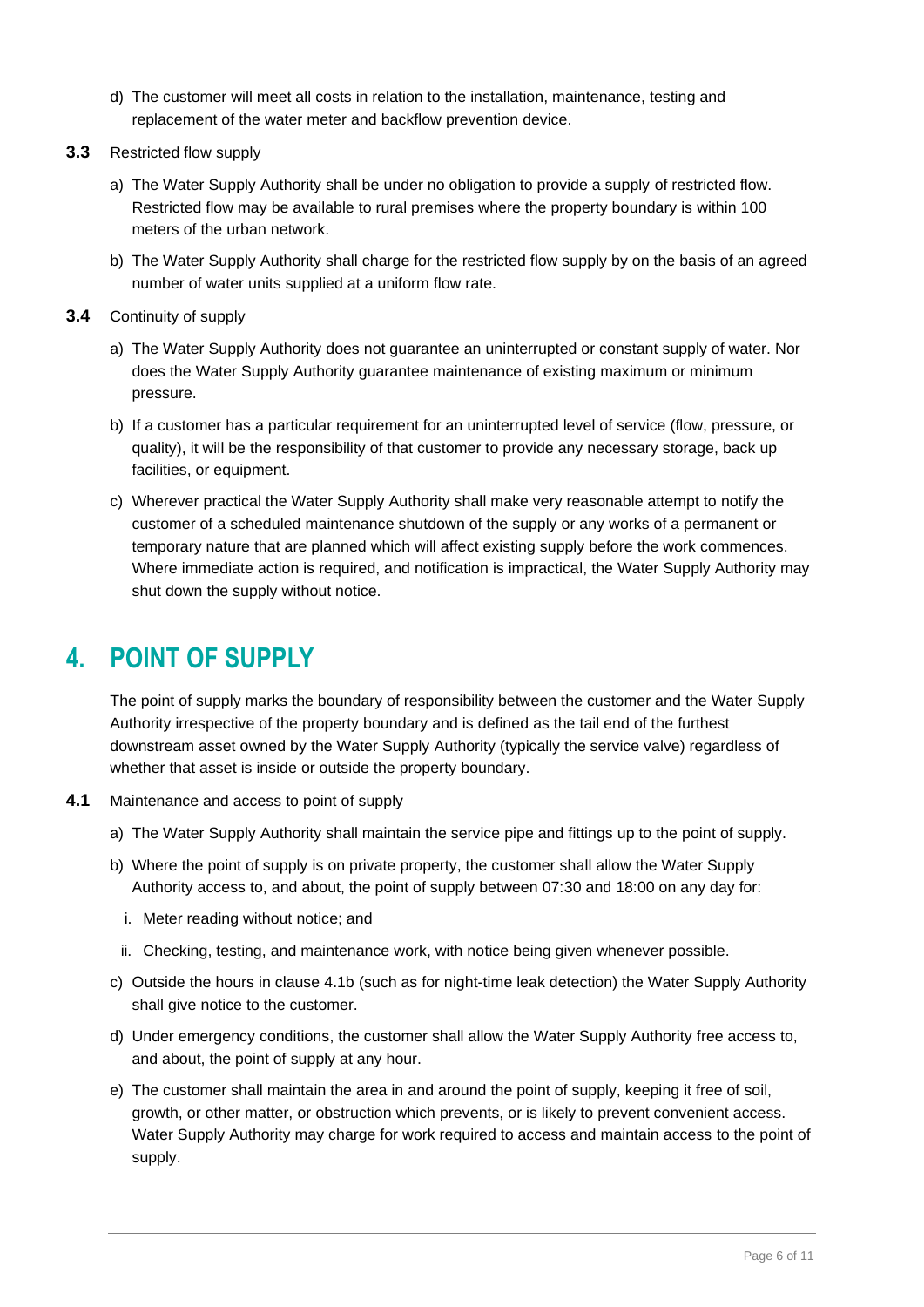- **4.2** Maintenance of customers' services
	- a) The customer shall maintain the supply pipe and fittings on the customer's side of the point of supply.
	- b) All maintenance and repair works shall be in accordance with this bylaw, relevant regulations, Council policies, the Regional Standard for Water Services.
	- c) Quick-closing valves, pumps, or any other equipment which can cause pressure surges or fluctuations to be transmitted within the water supply system or compromise the ability of the Water Supply Authority to maintain its levels of service shall not be used on any piping beyond the point of supply. The Water Supply Authority reserves the right to approve such equipment in special circumstances.

## <span id="page-6-0"></span>**5. GENERAL CONDITIONS OF SUPPLY**

#### **5.1** Demand Management

- a) The customer shall comply with any restrictions which shall be publicly notified by the Water Supply Authority to manage demand, high seasonal or other demands.
- b) During emergency conditions, the Water Supply Authority may restrict or prohibit the use of water for any specified purpose, for any specified period, and for any or all its customers. Such restrictions shall be publicly notified.
- **5.2** Liability
	- a) The Water Supply Authority shall not be liable for any loss, damage, or inconvenience which the customer (or any person using the supply) may sustain because of deficiencies in, or interruptions to, the water supply.
- **5.3** Fire protection connection
	- a) The Water Supply Authority shall be under no obligation to provide a fire protection supply at any particular flow or pressure.
	- b) All fire service connections require a double check detector backflow prevention device.
	- c) A connection to supply water to a fire protection system shall be used for no other purpose than firefighting and testing the fire protection system.
	- d) It shall be the customer's responsibility to ascertain and monitor whether the fire protection supply available is adequate for the intended purpose.
	- e) Water used for the purpose of extinguishing fires will be supplied free of charge.
	- f) Whenever water has been used for firefighting purposes, the Water Supply Authority shall, upon notification, assess the quantity of water used, and a sum based on the estimate at the appropriate charge rate shall be credited to the customer's account.
- **5.4** Backflow prevention
	- a) It is the customer's responsibility to take all the necessary measures on the customer's side of the point of supply to prevent water which has been drawn from the Water Supply Authority's water supply from returning to that supply.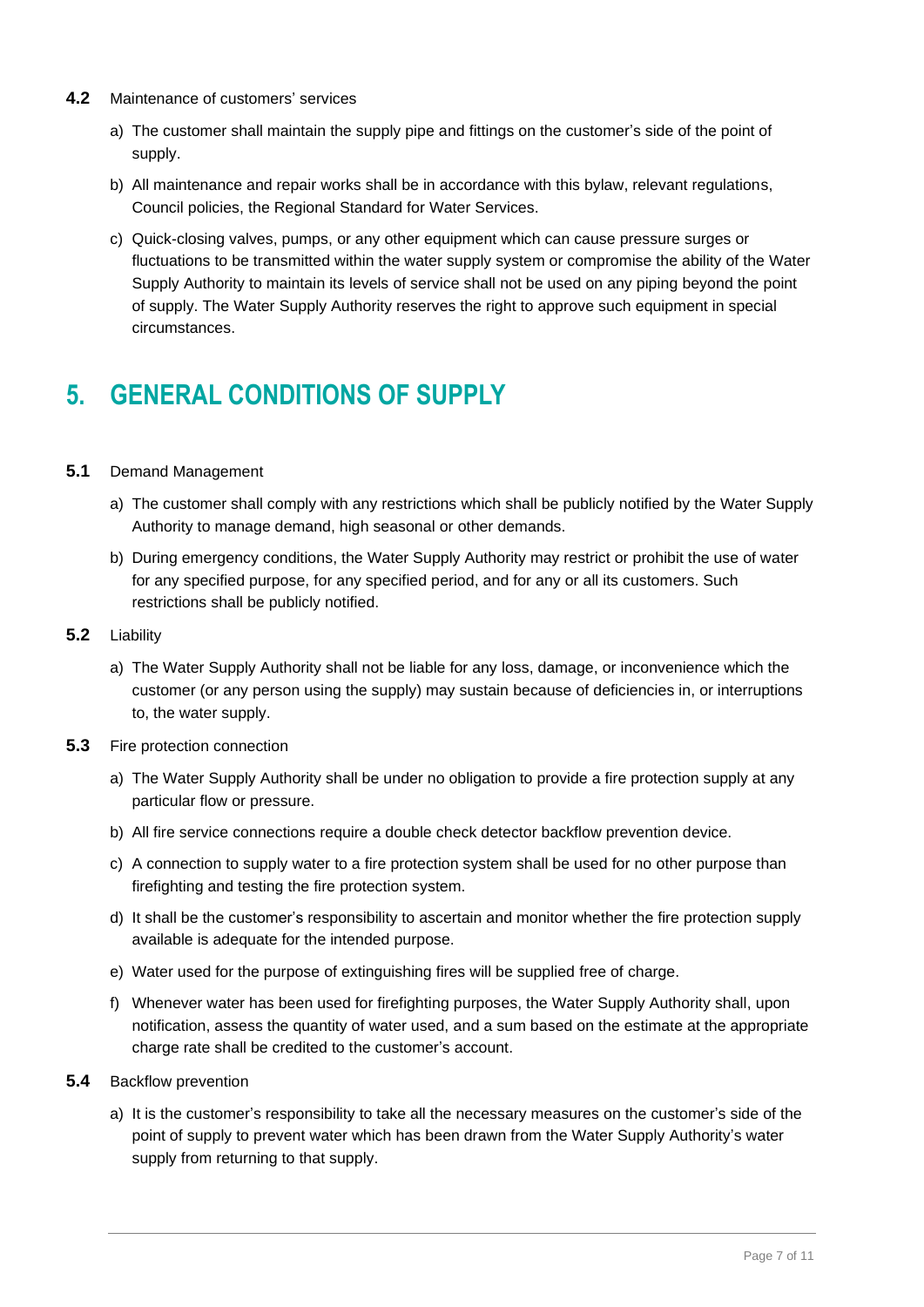- b) Extraordinary use customers must fit a backflow prevention device appropriate to the hazard classification of the premises as specified by the Water Supply Authority.
- c) The customer is required to maintain the backflow prevention device in good working order and undertake annual inspection by an Independent Qualified Person (IQP). The annual inspection certification for each device shall be forwarded to the Water Supply Authority.
- d) The Water Supply Authority may charge a prescribed fee for the annual inspection of backflow prevention devices where the customer has not undertaken the annual inspection.
- e) Where a backflow prevention device is found to be non-compliant, the Water Supply Authority will issue an infringement notice to the customer and reserves the right to install a flow restrictor until the customer demonstrates that the device is compliant.

#### **5.5** Meters

- a) All meters must be installed and maintained by the customer in compliance with the requirements of the Water Supply Authority, including the requirements contained in the Wellington Water Regional Standard for Water Services.
- b) Testing, maintenance, and replacement of meters shall be undertaken by the customer when required by the Water Supply Authority.
- c) The Water Supply Authority retains the right to carry out an independent test on any water meter.
- d) If any meter, after being tested, needs to be repaired or replaced, the customer must complete such repair or replacement within ten working days of the date of the test certificate. If:
	- i. The meter is repaired, the customer must also provide the Water Supply Authority with an independent test certificate indicating the meter is functioning accurately withing ten working days; or if
	- ii. The meter is to be replaced, the new meter must be installed in compliance with the requirements of the Water Supply Authority.
- e) If any meter, after being tested, is found to register a greater or lesser consumption than the quantity of water passed through the meter, the Water Supply Authority shall make an adjustment to the customer's account in accordance with the results shown by such tests, backdated for a period at the discretion of the Water Supply Authority but not exceeding 12 months.

#### **5.6** Flow restrictors

- a) All flow restrictors for restricted flow supplies must be installed and maintained by the customer in compliance with the requirements of the Water Supply Authority, including the requirements contained in the Regional Standard for Water Services.
- b) Testing, maintenance and replacement of flow restrictors shall be undertaken by the customer when required by the Water Supply Authority.
- c) The Water Supply Authority retains the right to carry out an independent test on any flow restrictor.
- d) If any flow restrictors, after being tested, needs to be repaired or replaced, the customer must complete such repair or replacement within ten working days of the date of the test certificate. If:
	- i. The flow restrictors are repaired, the customer must also provide the Water Supply Authority with an independent test certificate indicating the flow restrictor is functioning accurately within 10 working days: or if
	- ii. flow restrictors are to be replaced, the new flow restrictors must be installed in compliance with the requirements of the Water Supply Authority.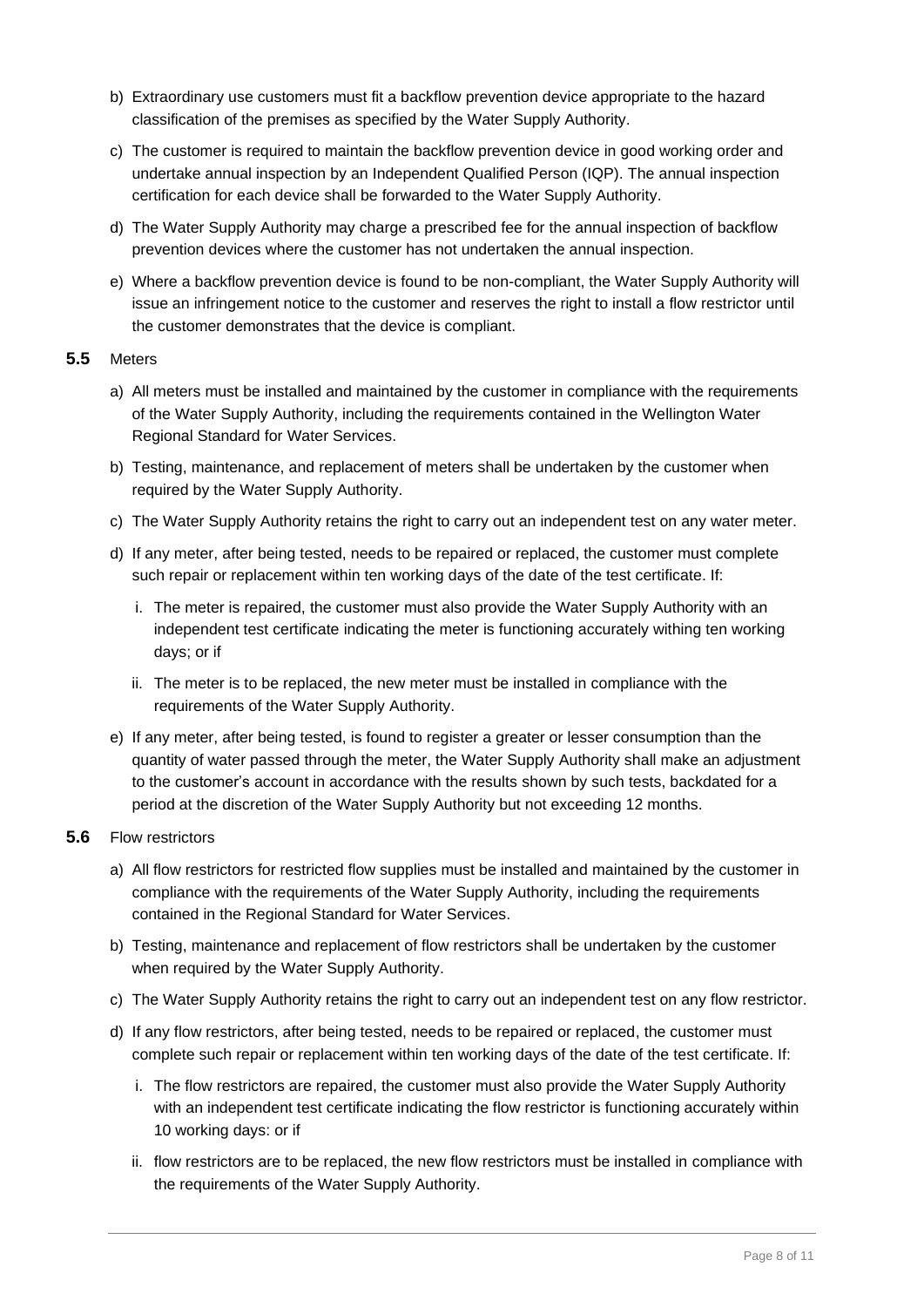- **5.7** Water waste and prohibited use
	- a) The customer shall not allow water to run to waste, or leak from any pipe, tap, or other fitting on the customer's side of the point of supply, nor allow the condition of the plumbing within the premises to deteriorate to the point where leakage or wastage occurs.
	- b) Where a leak is detected or suspected from the customer's side of the point of supply, the Water Supply Authority shall notify the customer of the leak.
	- c) Any customer who receives such notice shall carry out the works necessary to repair the leak and do this within the timeframe set out in the Water Supply Authority notice.
	- d) Where a customer fails to fully carry out the necessary repair work within the set timeframe, the Water Supply Authority reserves the right to install a flow restrictor until the issue is resolved and notified to the Water Supply Authority.
	- e) No person shall without written approval of the Water Supply Authority:
		- i. Use water or water pressure directly from the supply for driving lifts, machinery, elevators, generators, or any similar device, unless specifically approved; and
		- ii. Use water for a single pass cooling system or to dilute trade waste prior to disposal, unless specifically approved.

### <span id="page-8-0"></span>**6. APPLICATIONS FOR SUPPLY**

- **6.1** Application for connection or alteration of connection
	- a) For every connection to the water supply, disconnection, replacement, alteration of existing connections or change of use, including application for installation or disconnection of water meters, fire service, restrictors, or backflow prevention devices, an application must be made to the Water Supply Authority on the prescribed form and any prescribed fee paid.
	- b) The applicant must be the owner of the premises or have the written authority to act on behalf of the owner of the premises for which the supply is sought.
	- c) On receipt of a complete application and prescribed fee, the Water Supply Authority will:
		- i. Approve the application, subject to any conditions the Water Supply Authority considers appropriate, including conditions to comply with this bylaw, relevant regulations, Council policies and the Regional Standard for Water Services;
		- ii. Refuse the application; or
		- iii. Request further information is supplied by the applicant.
	- d) The Water Supply Authority will notify the applicant of its decision in writing.
	- e) All work on the public network shall be by contractors approved by the Water Supply Authority and paid for by the applicant.
	- f) An approved application under clause 6.1 has not been implemented within six months of the date of the application will lapse unless the Water Supply Authority approves an extension before the 6 months expires.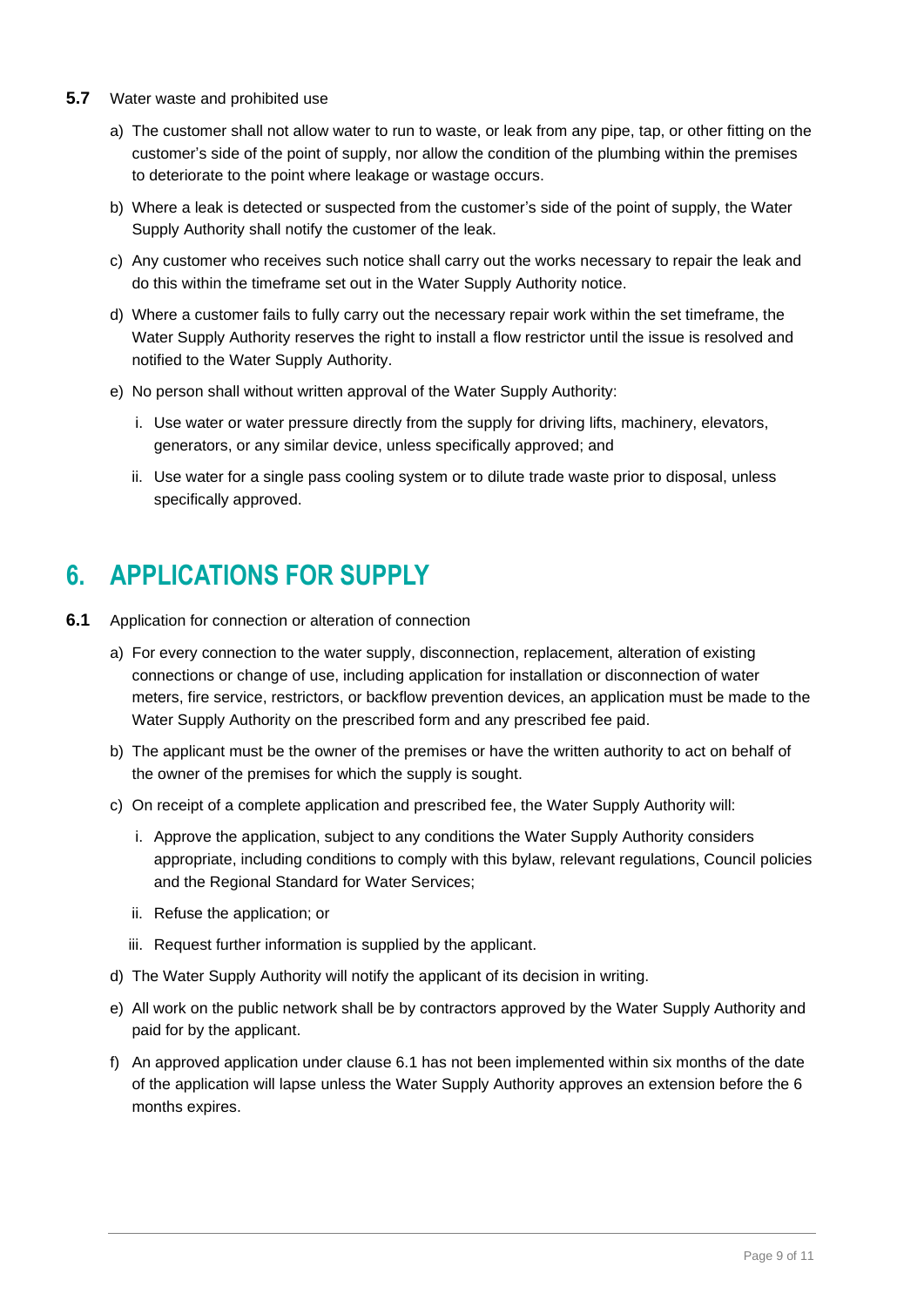# <span id="page-9-0"></span>**7. ADMINISTRATION**

- **7.1** Payment
	- a) The customer shall be liable to pay for the supply of water and related services in accordance with the Water Supply Authority's prescribed fees and charges.
	- b) The Water Supply Authority may recover all unpaid water charges as a debt.
- **7.2** Transfer of rights and responsibilities
	- a) The customer's rights and responsibilities provided for under this Bylaw are not transferable.
	- b) A connection to the water supply shall serve only one Customer and shall not extend by hose or any other pipe beyond that Customer's property.
	- c) In particular, and not in limitation of the above, any water which the Customer draws from Water Supply Authority supply shall not be provided to any other party without approval of Water Supply Authority.
- **7.3** Change of ownership
	- a) In the event of a premises changing ownership or tenant the Water Supply Authority requires the outgoing owner/tenant to advise details of the new owner or tenant as being the customer at that premises.
	- b) Where a premise is metered the outgoing customer shall give the Water Supply Authority five working days' notice to arrange a final reading.
- **7.4** Offences
	- a) Every person commits an offence against this bylaw who:
		- i. Does or permits anything contrary to this Bylaw.
			- 1. Not adhering to any restrictions under clause 5.6.
			- 2. Not complying with the requirements of clause 5.7, in the first instance non-compliance has occurred, a second or greater non-compliance will be prosecuted in accordance with clause 7.5 below, or
			- 3. Any breach of this Bylaw not covered by clauses 5.4 (a) and 5.4 (b) above.
			- 4. Omits or neglects to do anything which ought to be done at the time and in the manner provided in this Bylaw.
			- 5. Fails to comply with any duty, obligation, or condition imposed by this Bylaw.
			- 6. Fails to comply with any resolution made under this Bylaw.
			- 7. Fails to comply with any approval granted under the Bylaw, including any condition of an approval granted under this Bylaw.
			- 8. Provides an incorrect application for supply which fundamentally affects the provisions of this Bylaw.
			- 9. Gains access to and draws water from a fire hydrant without prior approval from the Water Supply Authority.
			- 10.Makes any connection to the water supply system without prior written approval from the Water Supply Authority.